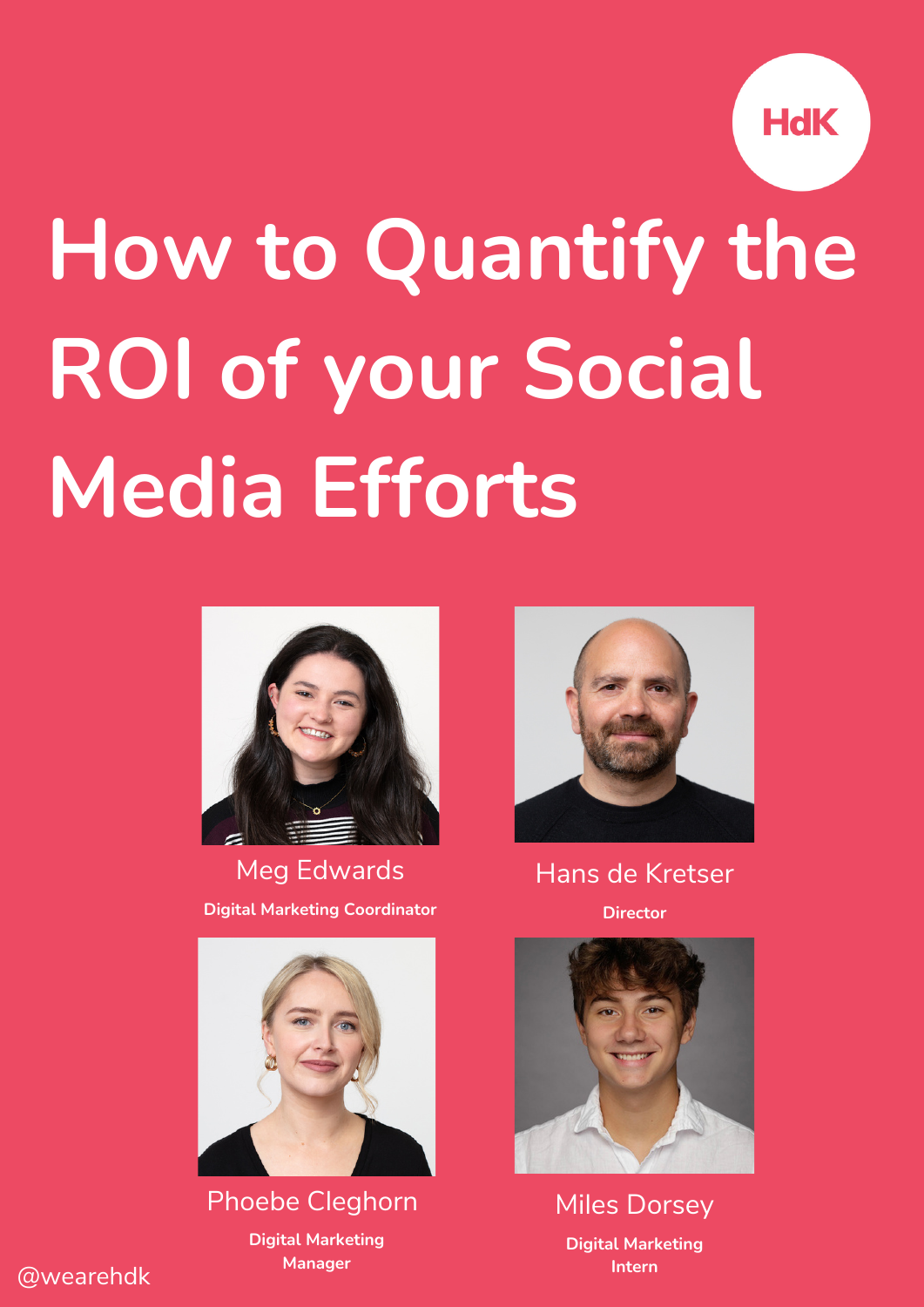## **What kind of ads / copy make for a good and engaging promo?**

A good and engaging promo is one that **doesn't** push a hard sell. Thats a good, basic principal of advertising.

An effective ad campaign is about understanding the audience you are talking to. How do they **want** to be spoken to? How are other organisations communicating with them?

#### **Is there an expected ROI to be achieved? Is there a number that if the ROI is below it is deemed inefficient?**

In short, no. This brings us back to benchmarking. By looking at your peers and regularly tracking your own progress, you will get sense of what a successful ROI looks like for **your particular** organisation.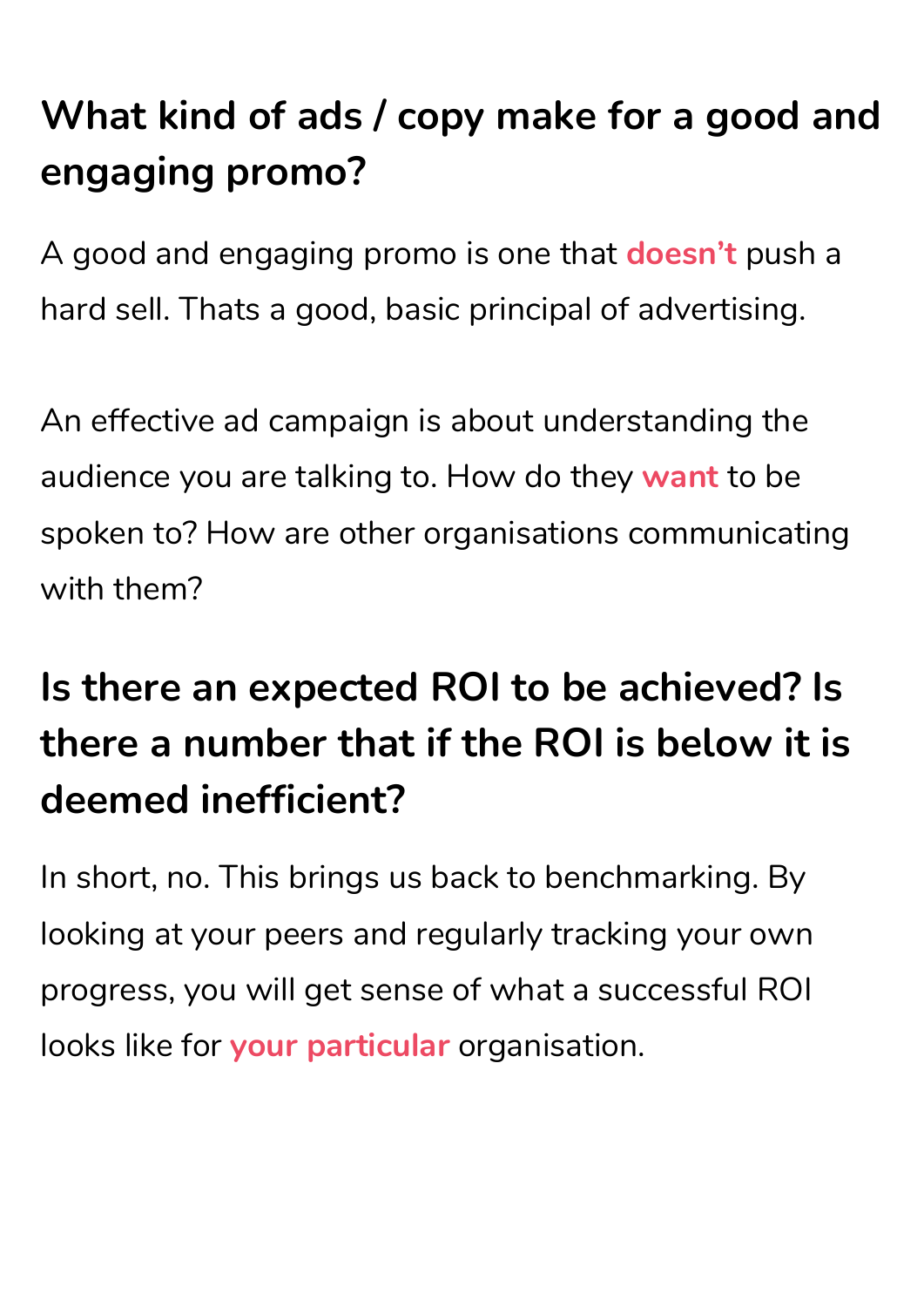## **As a voluntary organisation, how achievable is measuring analytics with no budget?**

There are plenty of free resources to use when it comes to measuring analytics. Using social media platforms' **built in** measurement capabilities in tandem with Google Analytics is an excellent way to begin measuring your engagement with zero budget.

#### **What is a very basic way to measure analytics with scarce time?**

Primarily, tracking things like engagements and impressions and periodically checking your followers is a really **simple** way to measure.

#### **Are there any cases of clients measuring the wrong metrics?**

There is no **'one-size-fits-all'** when it comes to the growth metrics that work best for organisations. However, one mistake we've seen clients make in the past is attempting to keep track of **every** possible metric available. This is often not as effective as one might think and is certainly far more time-consuming than worthwhile.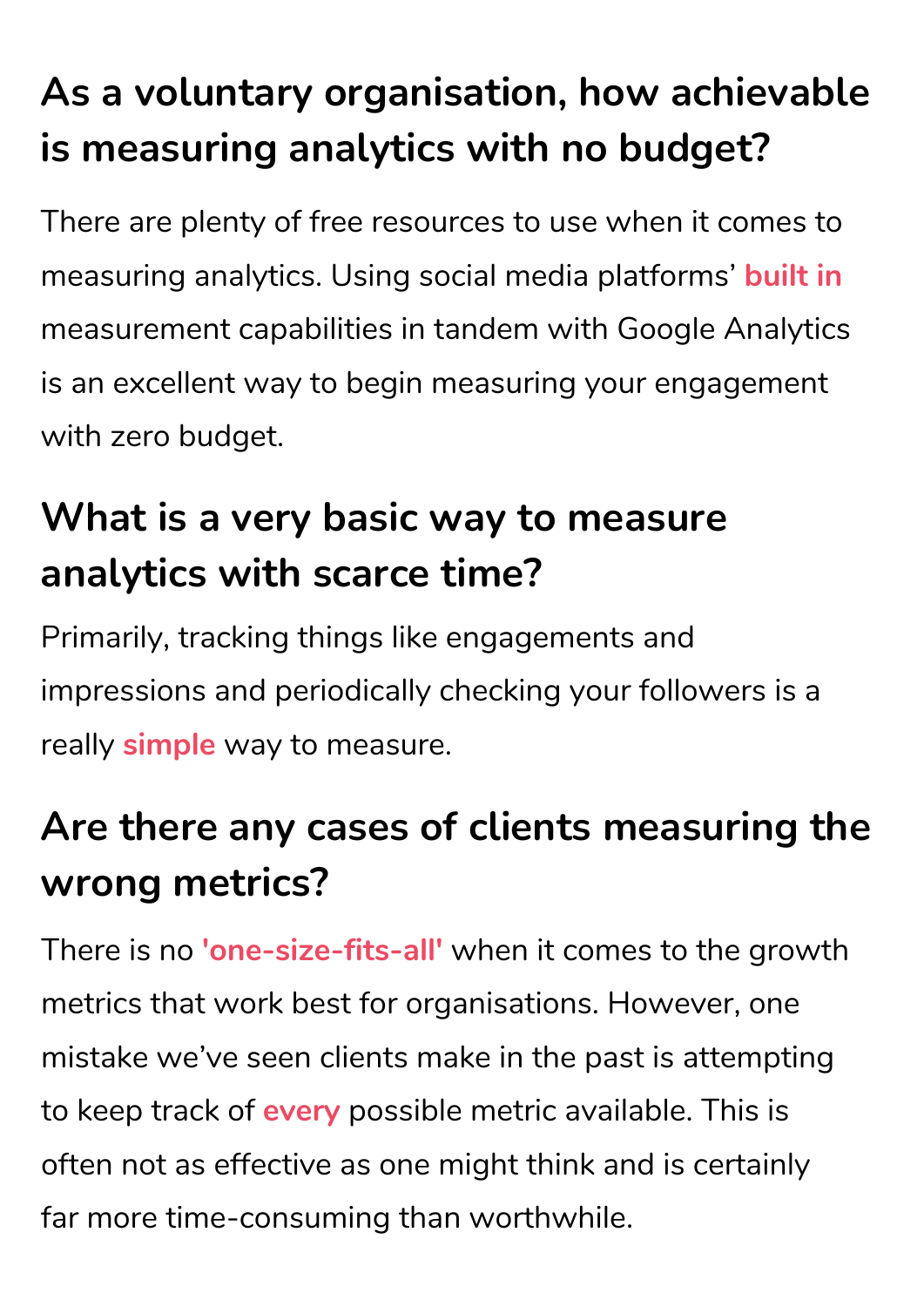**Has anyone found creative ways to evaluate the soft-benefits of social media? Are there any links between, for example, retweets and how positively an organisation is viewed?**

What this question is starting to scratch at is the idea of 'Brand Response', a pillar of a concept known as **brand equity**. Brand equity refers to the social value a company generates simply by its name and the awareness of the brand.

Social media demonstrates to clients and customers what the brand is all about, and thus helps build **positive** brand equity. It's difficult to measure this with hard data, but it is useful to keep in mind when planning social media campaigns.

You can find more on the principle of brand equity [here.](https://www.marketingevolution.com/marketing-essentials/what-is-brand-equity-marketing-evolution)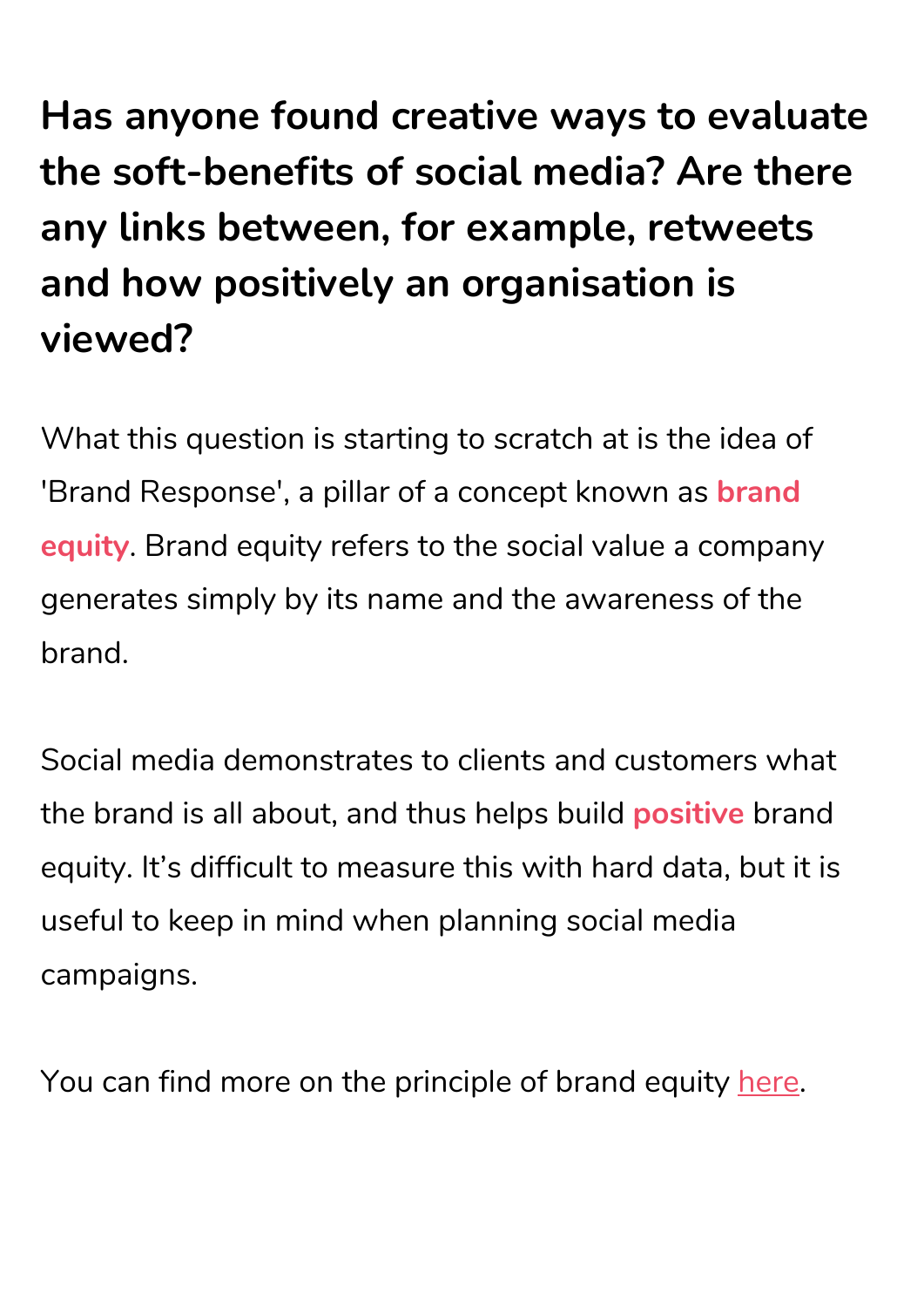**When working on social campaigns, do you work with clients to generate new customer profiles for each campaign or do you use the clients' existing ones?**

Typically a mix of both! If an organisation has **core audiences** that they know return to their venue, it's worth including them in the customer profile for that campaign.

However, there are also certain aspects of whatever you're promoting that might also appeal to other audiences that haven't been **found yet**, and it's good to use that opportunity to find them.